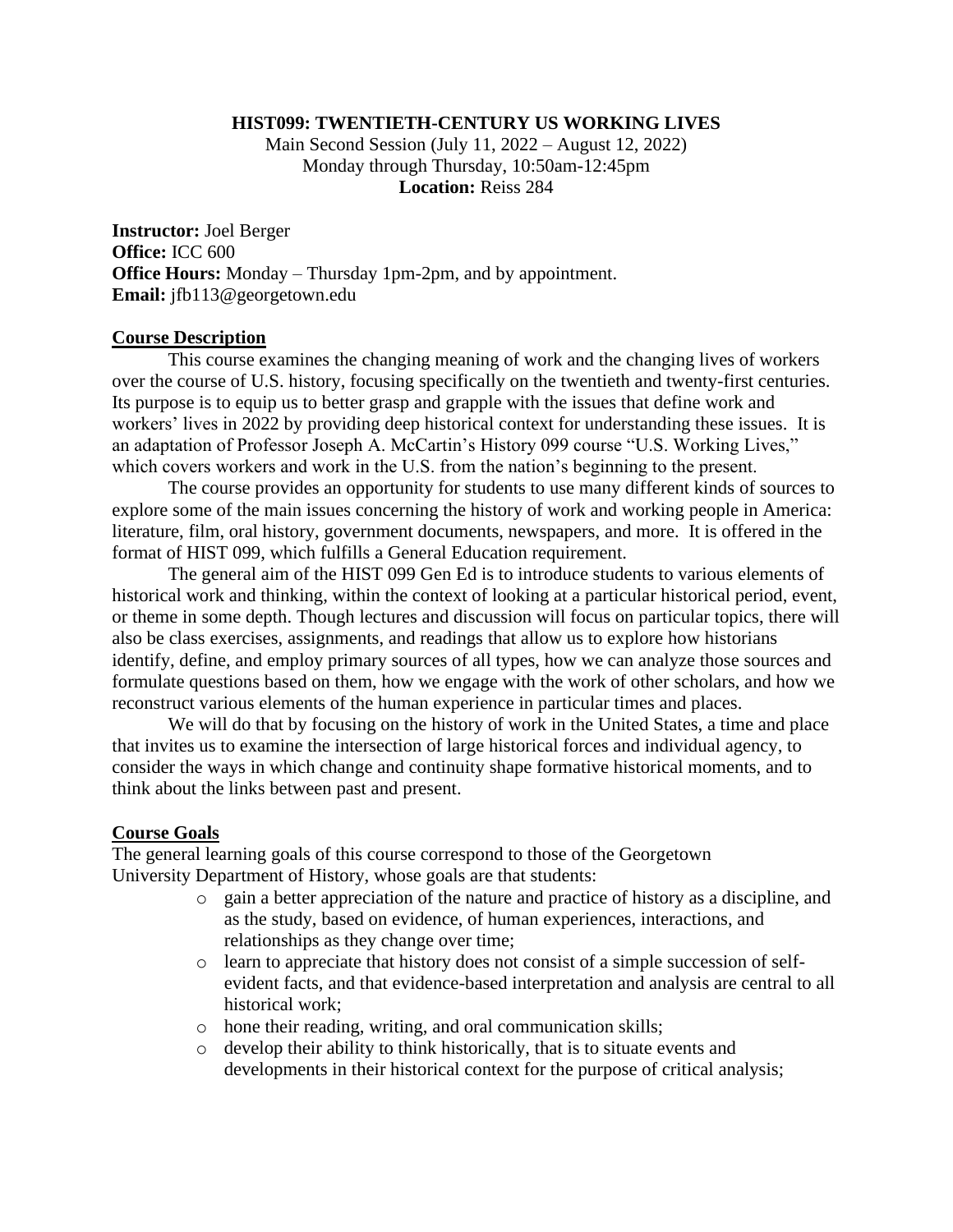- o expand their ability to engage with complex causal analysis, and to articulate arguments that integrate supporting evidence and analytical commentary;
- o appreciate the differentness of the past and the distinctiveness and richness of diverse societies and cultures, and learn to view the world from perspectives other than their own.

The specific learning goals of this course flow from the purpose of the HIST 099 Gen Ed Requirement as outlined above.

# **Course Readings**

This course has no textbook. All of the readings for this course will be available online through Canvas.

A good background resource for the course is Melvyn Dubofsky and Joseph A. McCartin's *Labor in America: A History,* [available online through Lauinger.](https://wrlc-gu.primo.exlibrisgroup.com/discovery/fulldisplay?docid=alma991037307724404111&context=L&vid=01WRLC_GUNIV:01WRLC_GUNIV&lang=en&search_scope=WRLC_GT_CI&adaptor=Local%20Search%20Engine&isFrbr=true&tab=Everything&query=any,contains,labor%20in%20america:%20a%20history&sortby=date_d&facet=frbrgroupid,include,27332093873012440&offset=0)

# **Course Requirements and Grading**

Each student will be expected to attend lectures and labs, complete labs in a timely manner, participate actively in class discussions on the assigned readings, and complete a range of writing assignments.

#### *Weighting of Assignments*

| Final grades will be weighted as follows:                                 |     |
|---------------------------------------------------------------------------|-----|
| Participation in Discussions/Labs                                         | 25% |
| Lab reports (four 500-word papers, and peer edits of a classmate's paper) | 50% |
| One Final Paper (6-8 pp.)                                                 | 25% |

Letter grades in this course will have the following numerical equivalents: A (94-100); A- (90- 93); B+ (87-89); B (84-86); B- (80-83); C+ (77-79); C (74-76); C- (70-73); D+ (67-69); D (64- 66); D- (60-63); and F (59 and below). Late assignments will be penalized one-third of a letter grade for every day that they are late.

Failure to complete any assigned paper will result in a failing grade for the course. Cases of [plagiarism](https://honorcouncil.georgetown.edu/https%3A/honorcouncil.georgetown.edu/faculty/plagiarism-checklist) will be referred to [Georgetown University Honors Council](https://honorcouncil.georgetown.edu/system/policies) and could result in failure and expulsion.

And a note on class participation: your participation grade will be based on your contribution to classroom discussion and activities. It is important for everyone to attend all class sessions and demonstrate proficiency in oral discussion. Decent attendance and friendly silence during class will earn you a "B-." To earn a better grade requires careful listening and thoughtful verbal contributions that leave room for others to participate as well.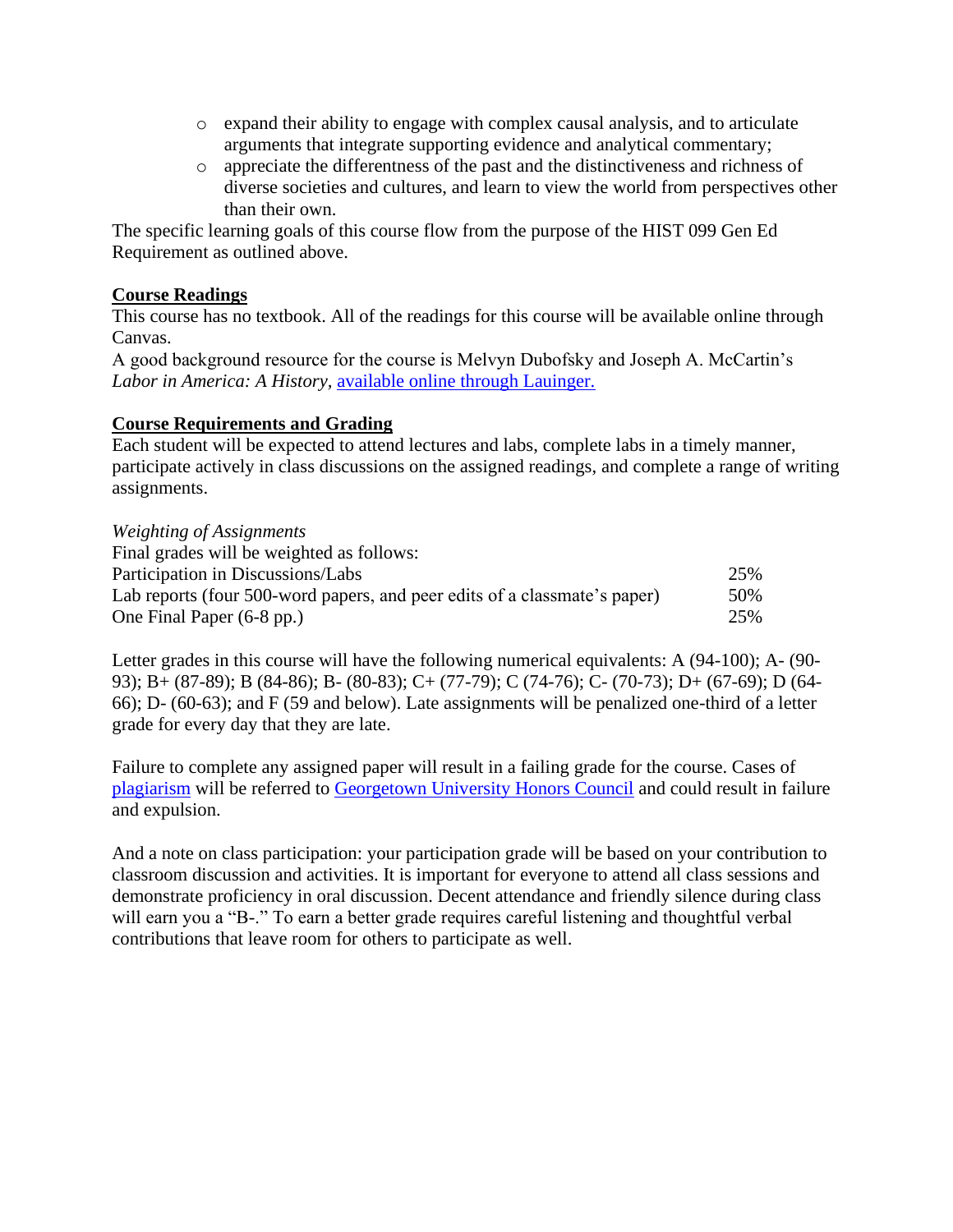# **Assignment Descriptions**

# **LAB REPORTS (four 500-word papers due by 10:50am each Thursday; one set of peer edits)**

You will work in lab groups of two-three students each to focus on the skills and tools of the historian.

Lab groups will complete brief reports together, and will be given time in class each Wednesday to grapple with different types of primary sources and write up a brief report, due the following day before class.

The lab on Wednesday, August 10 (the final lab of the semester) involves peer edits of the rough draft of a classmate's final paper. You will submit documentation of completing the peer edits for lab credit that week.

# **FINAL PAPER (6-8 pp. due Friday, August 12)**

Drawing upon any of the readings, lectures, labs, site visits and discussion materials we have considered over the course of this session, write a paper that focuses on a single theme regarding U.S. working lives and uses that theme to trace an arc of change and/or persistence over time from the nineteenth to the twenty-first century, developing an argument around the importance of that theme.

We will employ a number of checkpoints throughout the session to ensure you're on the right track with the paper:

- Choose topic by **Thursday, July 28**
- Develop thesis statement and introduction by **Thursday, August 4** (bring to class)
- Bring full rough draft to class on **Wednesday, August 10**
- Final draft due **Friday, August 12 at 5pm**

# **Accommodations for Students with Disabilities**

Students with disabilities should contact me as soon as possible, partly so we make all arrangements right from the outset, and partly so you know how glad I am that you are here.

# **Title IX Syllabus Statement (endorsed by Faculty Senate)**

Georgetown University and its faculty are committed to supporting survivors and those impacted by sexual misconduct, which includes sexual assault, sexual harassment, relationship violence, and stalking. Georgetown requires faculty members, unless otherwise designated as confidential, to report all disclosures of sexual misconduct to the University Title IX Coordinator or a Deputy Title IX Coordinator. If you disclose an incident of sexual misconduct to a professor in or outside of the classroom (with the exception of disclosures in papers), that faculty member must report the incident to the Title IX Coordinator, or Deputy Title IX Coordinator. The coordinator will, in turn, reach out to the student to provide support, resources, and the option to meet. [Please note that the student is not required to meet with the Title IX coordinator.]. More information about reporting options and resources can be found on the Sexual Misconduct Website: [https://sexualassault.georgetown.edu/resourcecenter.](https://sexualassault.georgetown.edu/resourcecenter)

If you would prefer to speak to someone confidentially, Georgetown has a number of fully confidential professional resources that can provide support and assistance. These resources include: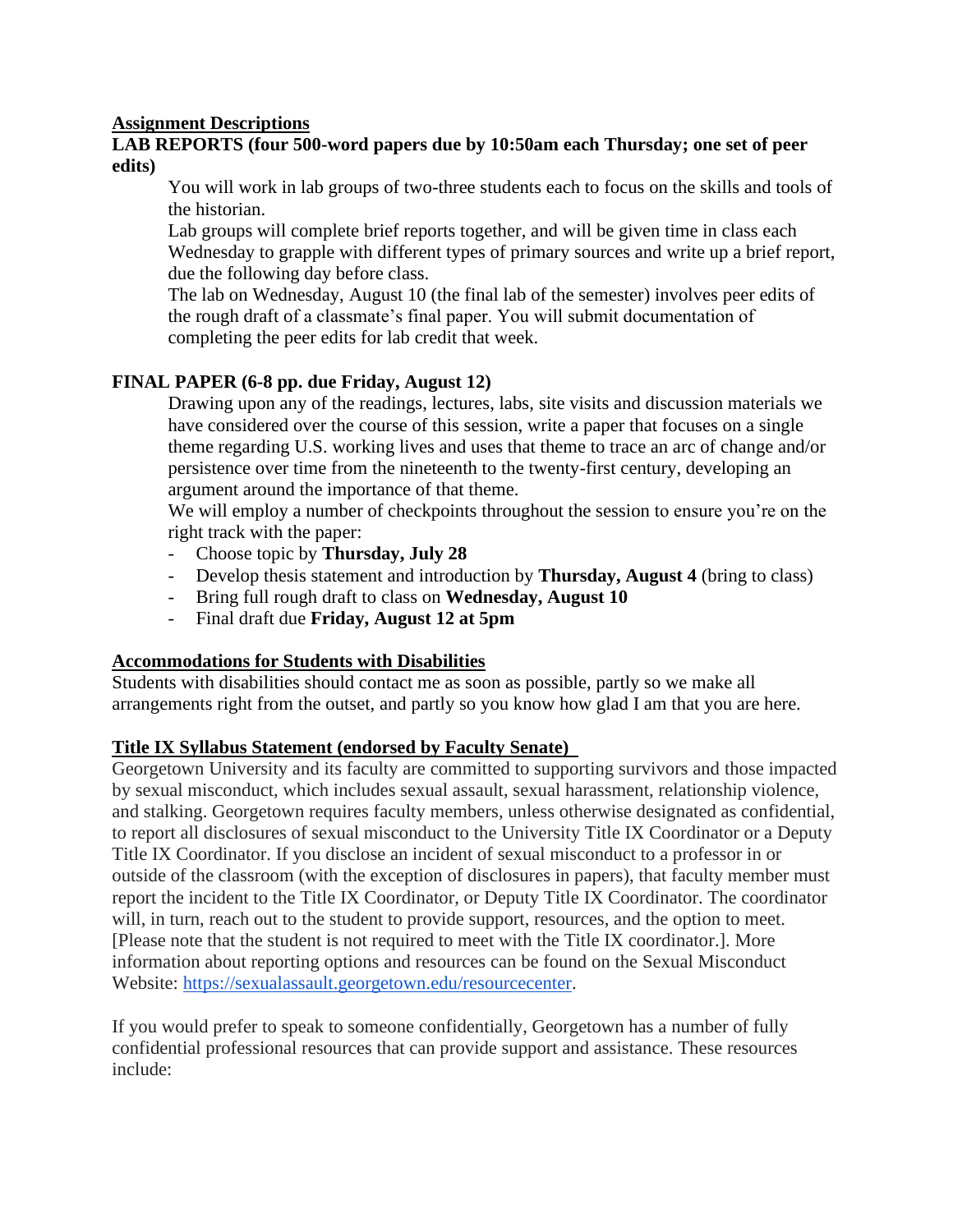Health Education Services for Sexual Assault Response and Prevention: confidential email sarp@georgetown.edu

Counseling and Psychiatric Services (CAPS): 202.687.6985 or after hours, call (833) 960-3006 to reach Fonemed, a telehealth service; individuals may ask for the on-call CAPS clinician

More information about reporting options and resources can be found on the [Sexual Misconduct](https://sexualassault.georgetown.edu/get-help/resourcecenter/)  [Website.](https://sexualassault.georgetown.edu/get-help/resourcecenter/)

# (*Above statement and TIX faculty resources found at:*

*[https://sexualassault.georgetown.edu/get-help/guidance-for-faculty-and-staff-on-how-to](https://sexualassault.georgetown.edu/get-help/guidance-for-faculty-and-staff-on-how-to-support-students/)[support-students/\)](https://sexualassault.georgetown.edu/get-help/guidance-for-faculty-and-staff-on-how-to-support-students/)*

# **Title IX Pregnancy Modifications and Adjustments**

Georgetown University is committed to creating an accessible and inclusive environment for pregnant students. At any point throughout their pregnancy students may request adjustments/modifications based on general pregnancy needs or accommodations based on a pregnancy-related complication or medical need. Students may also request accommodations following labor and delivery based on a complication or medical need.

SCS students must complete the [Pregnancy Adjustment Request Form](https://titleix.georgetown.edu/title-ix-pregnancy/student-pregnancy/)

[\(https://titleix.georgetown.edu/title-ix-pregnancy/student-pregnancy/\)](https://titleix.georgetown.edu/title-ix-pregnancy/student-pregnancy/) and submit it to the SCS Deputy Title IX Coordinator at [titleixscs@georgetown.edu.](mailto:titleixscs@georgetown.edu) Upon receiving the completed form, the Deputy Title IX Coordinator will schedule a meeting with the student to discuss the requested adjustments and implementation process.

More information about pregnancy modifications can be found on the [Title IX at Georgetown](https://titleix.georgetown.edu/title-ix-pregnancy/student-pregnancy/)  [University Website.](https://titleix.georgetown.edu/title-ix-pregnancy/student-pregnancy/)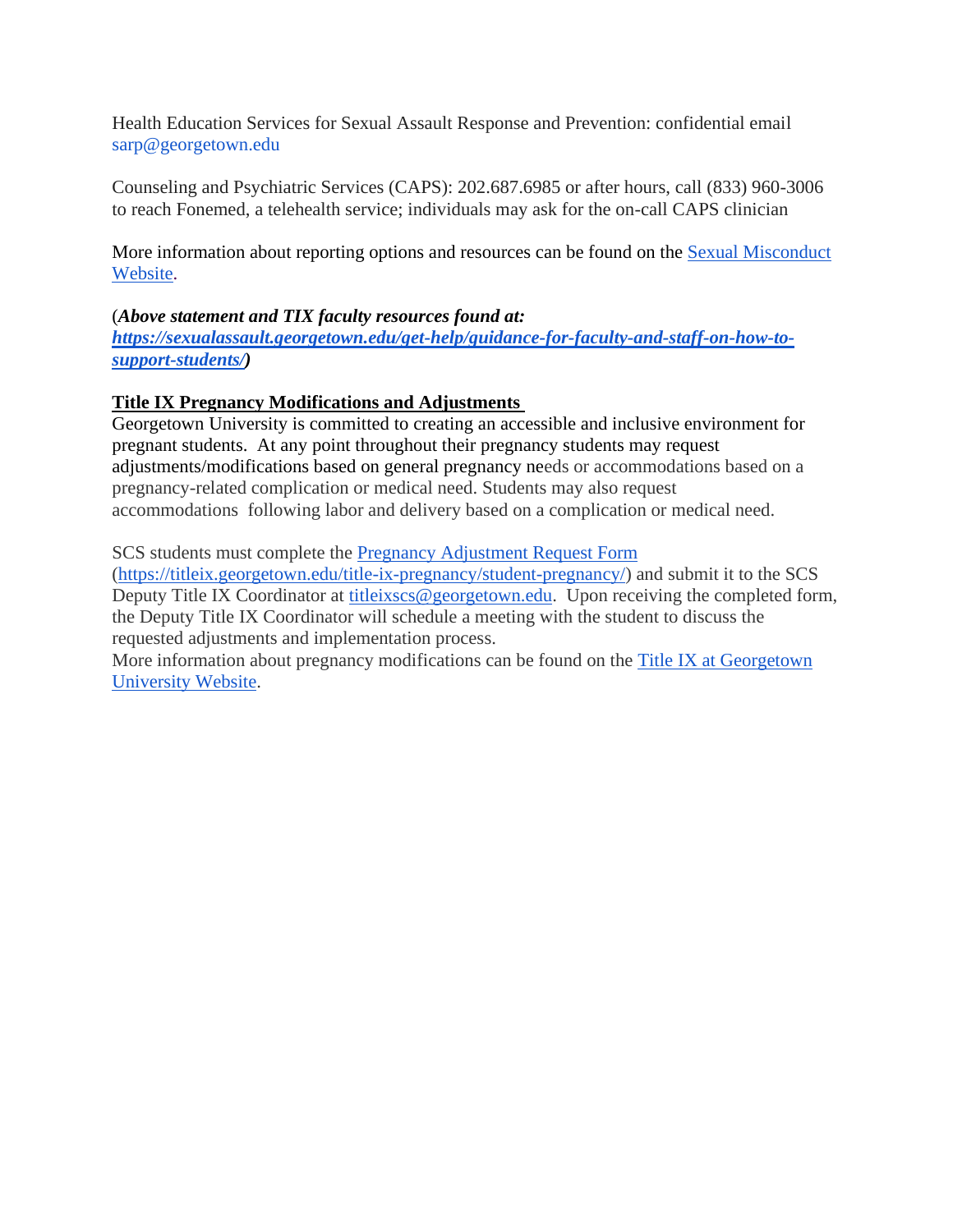# **CLASS SCHEDULE: NOTE: THIS IS A TENTATIVE SCHEDULE AND SUBJECT TO CHANGE**

**Monday, July 11** – Course Introduction and Instructor/Student Introductions/Go Over Syllabus Lecture 1 – Work and Workers in America – Beginnings - 1900

**Tuesday, July 12** – Lecture 2 – Work and Workers in the Progressive Era and World War I/Work and Workers in the 1920s

**Wednesday, July 13** – Lab 1 – Labor and the Law

Analyzing early twentieth-century Supreme Court cases affecting work and workers (*[Lochner v. New York](https://www.oyez.org/cases/1900-1940/198us45)* (1905); *[Muller v. Oregon](https://www.oyez.org/cases/1900-1940/208us412)* (1908); *[Adair v. United States](https://www.oyez.org/cases/1900-1940/208us161)* (1908); *[Duplex Printing Press v. Deering](https://en.wikipedia.org/wiki/Duplex_Printing_Press_Co._v._Deering)* (1921); *[Truax v. Corrigan](https://www.lexisnexis.com/community/casebrief/p/casebrief-truax-v-corrigan)* (1921); *[Adkins v. Children's](https://www.oyez.org/cases/1900-1940/261us525)  [Hospital](https://www.oyez.org/cases/1900-1940/261us525)* (1923))

**Thursday, July 14** – Discussion 1 – Workers and their Lives at the Turn of the Twentieth **Century** 

Readings:

*[The Life Stories of Undistinguished Americans as Told By Themselves](https://babel.hathitrust.org/cgi/pt?id=hvd.32044004557427&view=1up&seq=7&skin=2021)*, ed. Hamilton Holt (New York: James Pott & Co., 1906), p. vii, and Chapters I, II, III, XVI, and one other of your own choosing that looks interesting to you.

Talitha LeFlouria, "The Hand that Rocks the Cradle Cuts the Cordwood: Exploring Black Women's Lives and Labor in Georgia's Convict Camps, 1865 –1917," *Labor:* 

*Studies in Working-Class History of the Americas* 8, no. 3 (2011): 47-63.

[Camella Teoli testifies about the 1912 Lawrence Textile Strike](http://historymatters.gmu.edu/d/61/) Lewis Hine [child labor photographs](https://www.archives.gov/education/lessons/hine-photos)

Photos from Kevin Boyle and Victoria Getis, *Muddy Boots and Ragged Aprons: Images of Working-Class Detroit, 1900-1930*

**Monday, July 18** – Lecture 3 – Origins and Impact of the Great Depression on Workers/Workers' Responses to the Great Depression/New Deal and Birth of Industrial Unionism

**Tuesday, July 19** – Public History - Museum Visit TBD

**Wednesday, July 20** – Lab 2 – Workers' Oral Histories

Analyzing oral histories of workers during the Depression and from the birth of the UAW/CIO (see oral histories from UAW worker/organizers [here](https://archives.wayne.edu/repositories/2/resources/695) and [here\)](https://archives.wayne.edu/repositories/2/resources/1889) and oral histories from the [Southern Oral History Project](https://dc.lib.unc.edu/cdm/project/collection/sohp/)

**Thursday, July 21** – Discussion 2 - Rank and File Labor Activism in the 1930s/Introducing the final paper

> Dollinger, *History is a Weapon* View these two documentary efforts: *[With Babies and Banners](https://www.youtube.com/watch?v=pa75V-tdBko)* and *[Mean Things Happening](https://www.youtube.com/watch?v=A4RRf5T-bMM&list=PL4ANwyAiTljU6g9B-A07OphCKNzqCx37S&index=5&has_verified=1)* OR *[A Job at Ford's](https://www.youtube.com/watch?v=VjH4pCatx0I)*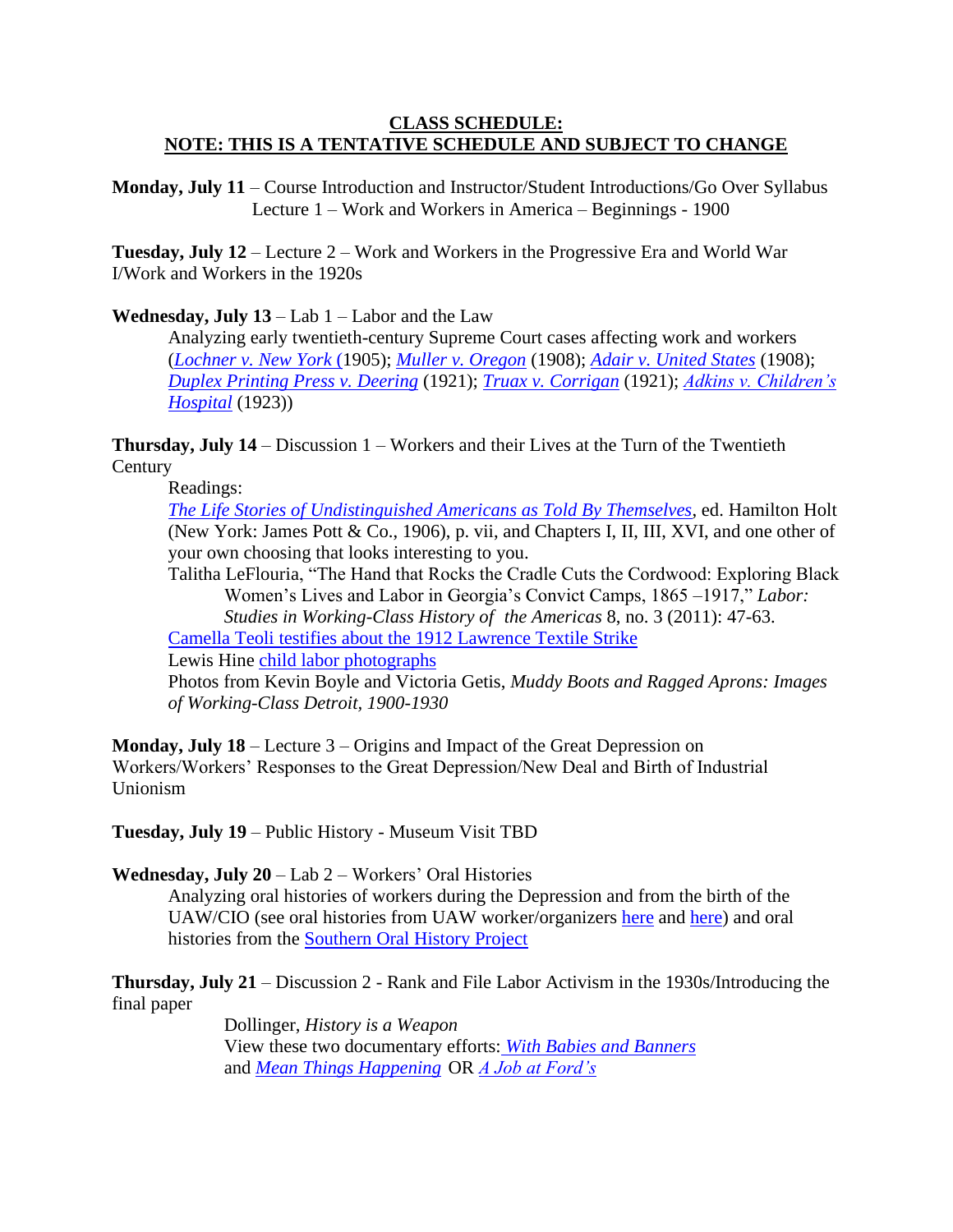**Monday, July 25** – Lecture 4 – Work and Workers in World War II and Postwar America/Civil Rights, Women's Rights and the Workplace

**Tuesday, July 26** – Film – *[Struggles in Steel](https://vimeo.com/204687148)* 

After brief intermission: discussion about film in lab groups; discussion about film in whole group

**Wednesday, July 27** – Lab 3 – Using Different Types of Primary Sources to Analyze a Movement

Analyzing multimedia [primary sources from Memphis Sanitation Workers Strike of 1968](https://projects.lib.wayne.edu/iamaman/)

**Thursday, July 28** – Discussion 3 – Work and Workers in Postwar America: A Panoramic View/Check-in re: final paper topic

Readings:

Jack Metzgar, *Striking Steel: Solidarity Remembered* (Philadelphia: Temple University Press, 2000), Excerpt Zeline Richard, Black Detroit schoolteacher and union activist, [oral history](https://rs4.reuther.wayne.edu/OralHistories/Projects/LOH002210/LOH002210_OH_025.pdf)

**Monday, August 1** – Lecture 5 – Civil Rights, Women's Rights and the Workplace (cont.)/"Turnabout Years" – 1968-1988

**Tuesday, August 2** – Film *[The Willmar 8](https://archive.org/details/thewillmar8)* (film) *[Willmar 8 Revisited](https://www.youtube.com/watch?v=FKwgHxxi0Tg)* (film)

**Wednesday, August 3** – Lab 4 - Excluded Workers and the Limits of the Rights Revolution – Evaluating Worker-Produced Newspapers

Exploring the experience of immigrant farm workers through a farm workers' union newspaper, *[El Malcriado](https://libraries.ucsd.edu/farmworkermovement/archives/)*

**Thursday, August 4** – Discussion 4 – "Turnabout Years"/Check-in re: final paper thesis statement and introduction

Readings/Items to Discuss: Joseph A. McCartin, "'A Wagner Act for Public Employees: Labor's Deferred Dream and the Rise of Conservatism, 1970-1976'"

[Kim Phillips-Fein on](https://www.thedigradio.com/podcast/fear-city-with-kim-phillips-fein/) *The Dig* podcast with Daniel Denvir discussing her book *Fear City: New York's Fiscal Crisis and the Rise of Austerity Politics*

**Monday, August 8** – Lecture  $6$  – Labor Enters the  $21<sup>st</sup>$  Century/The Past and Future of Workers

**Tuesday, August 9** – Archives Visit TBD

**Wednesday, August 10** – Lab 5 – Peer editing of final papers